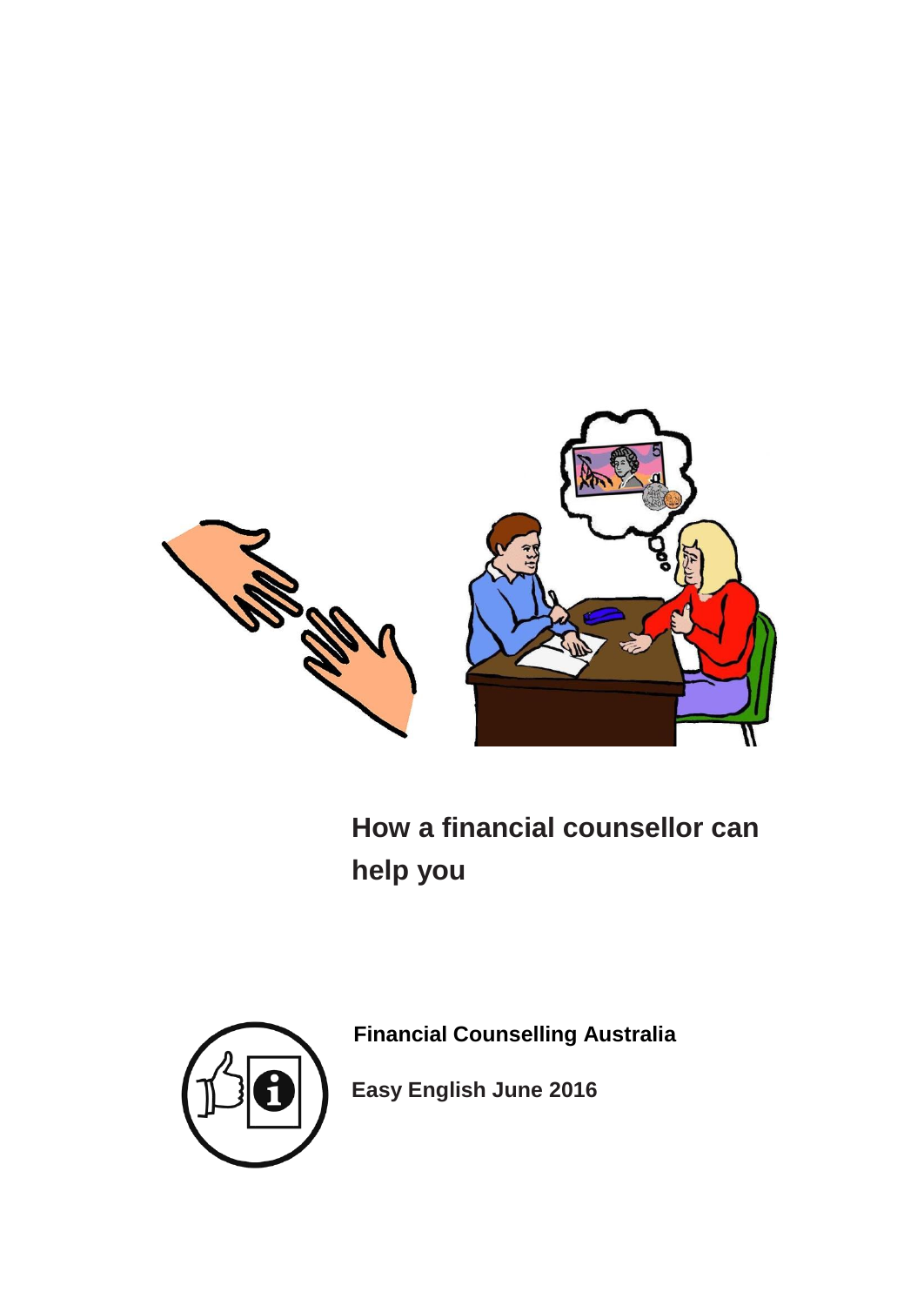

## **What is this factsheet about?**

This factsheet is about

what a **financial counsellor** is

and



how a financial counsellor can help you.

The factsheet has some hard words. The first time we write a hard word, it is in **bold**. We will say what the hard word means.

## **What is a financial counsellor?**



A financial counsellor

- knows a lot about money
- knows how to help you if you have problems with your money.

You do **not** have to pay to see a financial counsellor.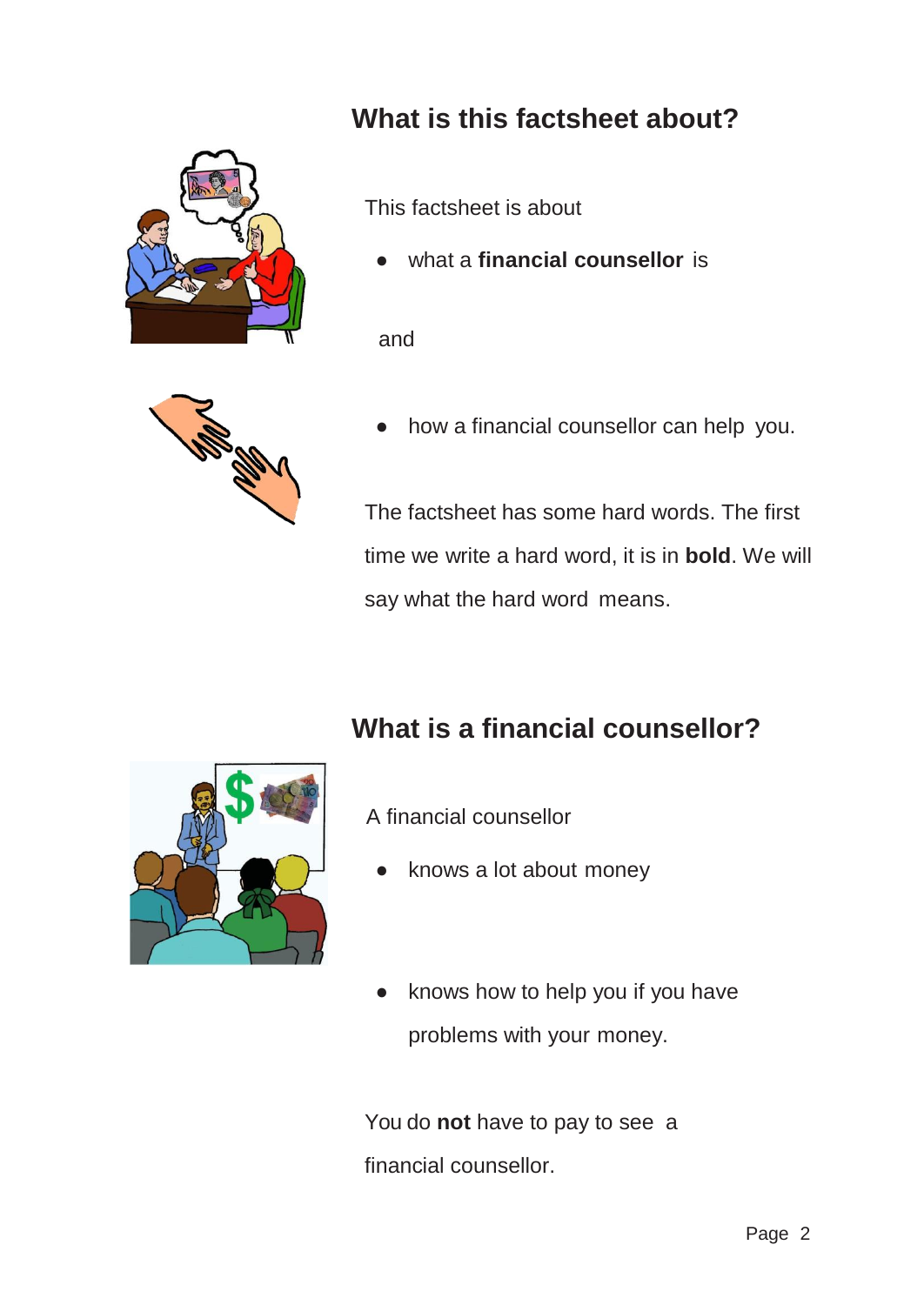

# **How can a financial counsellor help you?**



### **Make a money plan for you**

A financial counsellor can make a **money plan** for you. This means they help you work out



how much money you get now



what money you **must** pay back now



- how you can pay back other money you owe
- 
- what to do if you have **no** money.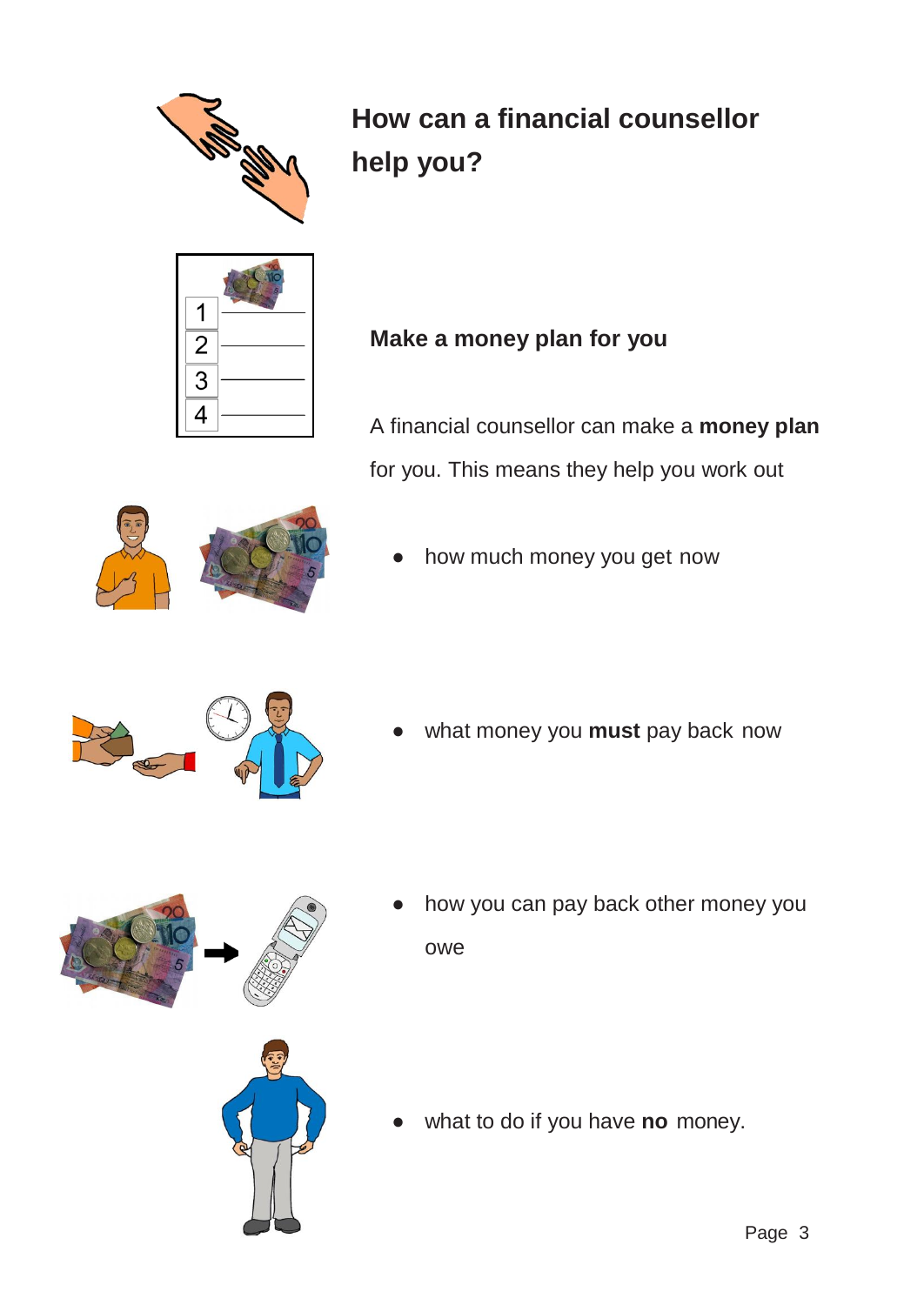#### **Give you options**



There might be more than 1 way to help you. We say that you have **options**.

A financial counsellor can explain what is good and **not** good about different options.

You can then choose the best option for you.

## **Tell you what happens if you do not pay back money**



People might contact you and say that they want their money **now**.

A financial counsellor can tell you

what they can and can **not** ask you to do



what happens if you do **not** pay back money. For example, a bank might **not** give you a new credit card.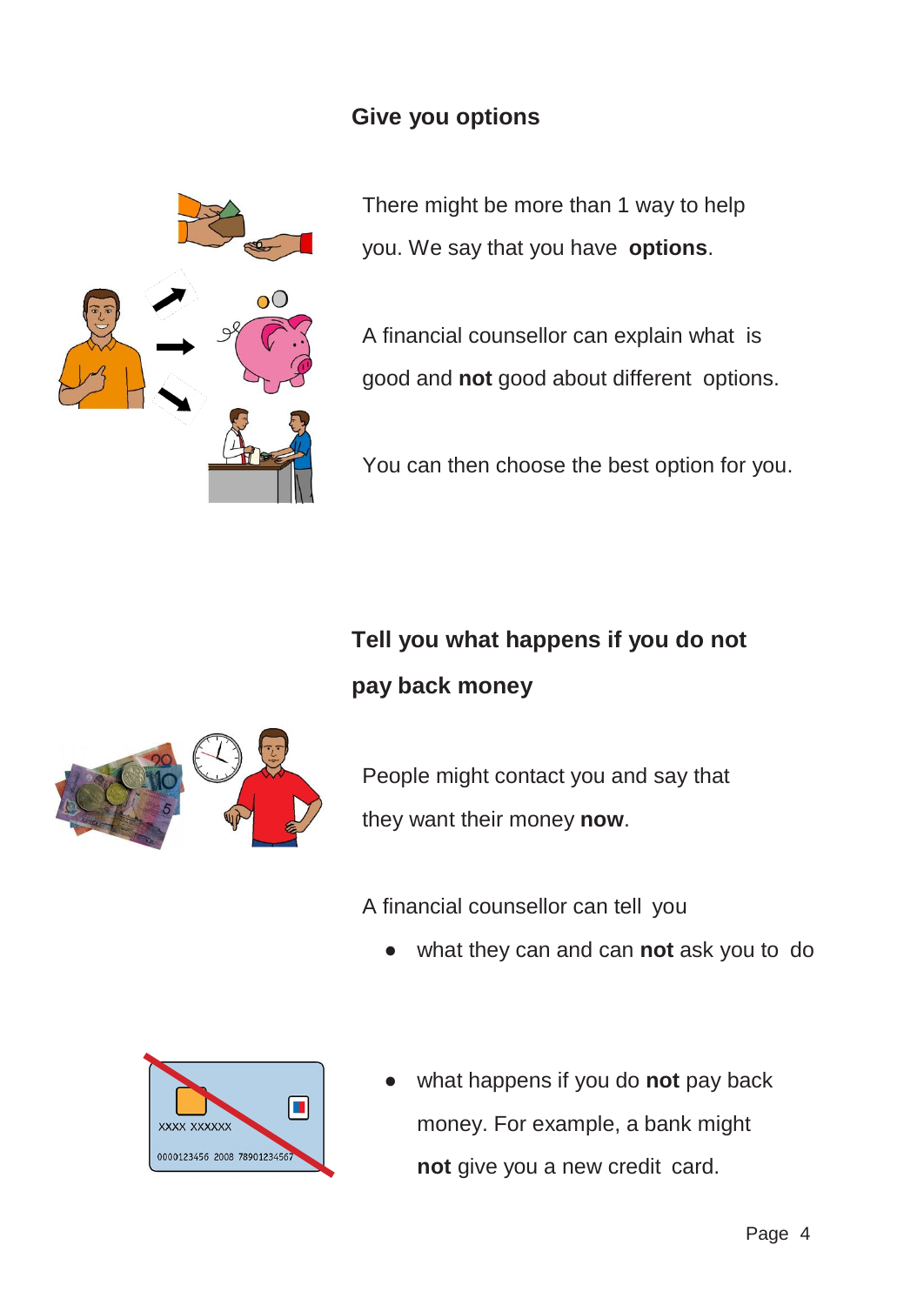#### **Help you ask for special money**



A financial counsellor can help you ask for **grants** and **concessions**. This is special money to help you.

For example, you might get a cheaper electricity bill.

#### **Talk to other people for you**



A financial counsellor can ask people to make it easier for you to pay back the money. For example, pay back the money in small amounts.



They can also tell you what you can do if you say that

you owe **less** money than someone says



you owe **no** money. For example, you say that you have paid your electricity bill.